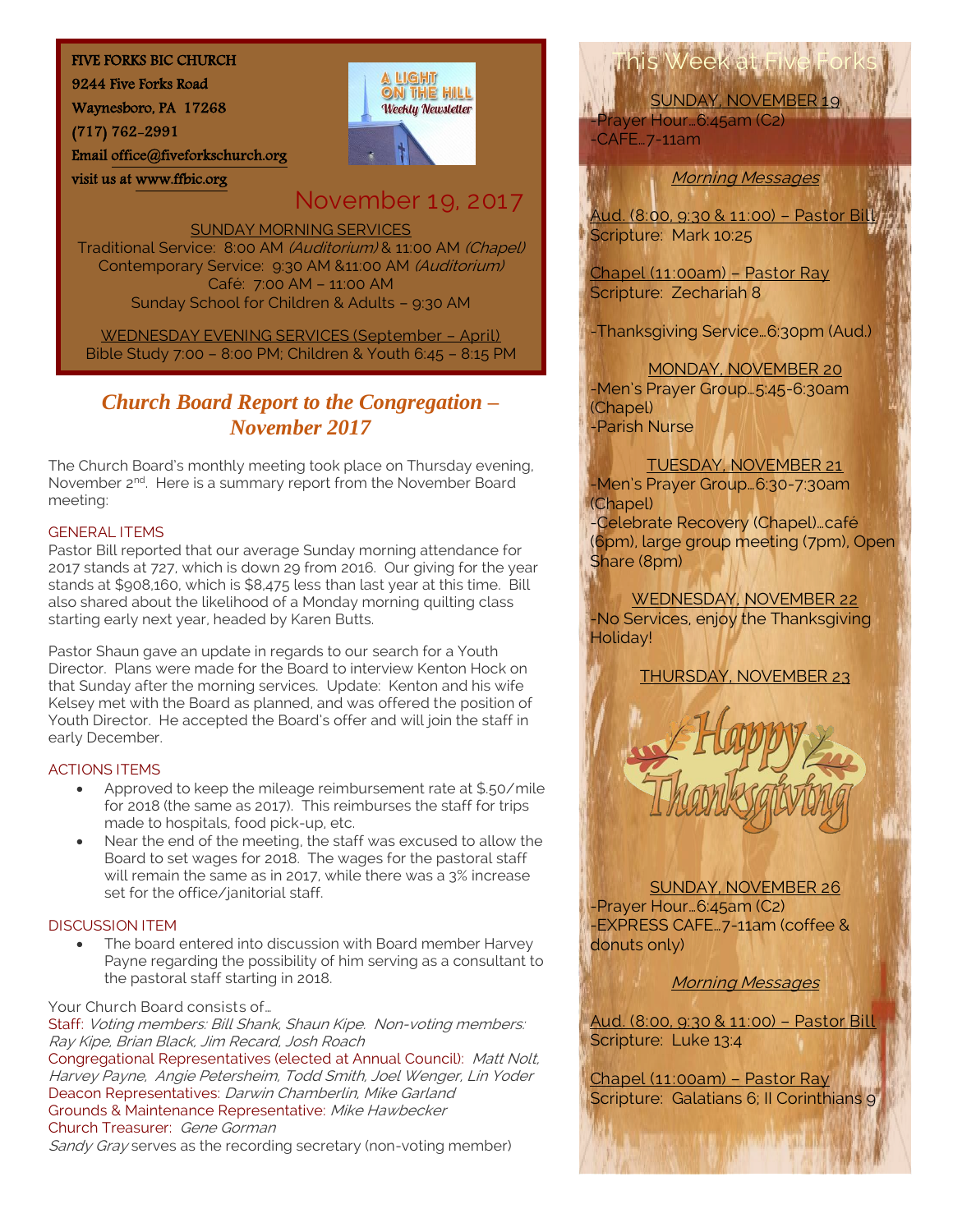

We "must teach what is appropriate to sound doctrine (Titus 2:1); we therefore, with gratitude to the Lord, understand that "Christ Himself gave… teachers to equip his people for works of service, so that the body of Christ may be built up. (Ephesians 4:11-12)."

Since I believe Christ has given us teachers, I want you to know we are looking for one or two or more of them. The Berean Sunday school class, made from a group of wonderful folks in our church, needs someone to help with the teaching. The class uses the Standard Lesson Quarterly, so it's not difficult to prepare to discuss the material for each week. The teachers rotate the responsibilities and, as I can, I try to help with the class. It would be one Sunday a month, at 9:30.

Won't you please consider – and especially pray about – helping to share Bible truths with others? Please contact Pastor Brian.



## *2017 Community Christmas Dinner*



6:30pm each night Tuesday, December 5 Thursday, December 7 Friday, December 8 Tuesday, December 12 Thursday, December 14

Make your reservation as soon as possible as some nights fill up quickly! There is no cost, but you must make a reservation. Donations are accepted to help with the cost for next year. We do request that Five Forks Church attendees bring some cookies to share as dessert for the evening.

Seats are numbered, so when you arrive, please check-in at the reservation table in the lower lobby for your assigned seat(s).

Invite your friends, family and neighbors for a night of food and fellowship!!

To reserve your seat, please fill out the Reservation Request Form that was placed in your mailbox this week and return to Julie Tiedemann's mailbox or you may call the church office at 717- 762-2991 or email julie@ffbic.org.

Reminder: If you or part of your party are unable to attend on the night you reserved, please notify the church office as soon as possible @ 717-762 2991 o[r julie@ffbic.org](mailto:julie@ffbic.org) so that the seating can be made available to others.

## *Five Forks Fellowship Annual Christmas Banquet*

**FIVE FORKS FELLOWSHIP** 

Friday, December 1<sup>st</sup> 12pm at Savoy Catering, 11655 Anthony Hwy, Waynesboro

Cost: \$8/person

Please RSVP with payment by Sunday, November 26<sup>th</sup> to Pastor Brian. Make check payable to Five Forks Church with "Five Forks Fellowship Banquet" in the memo line.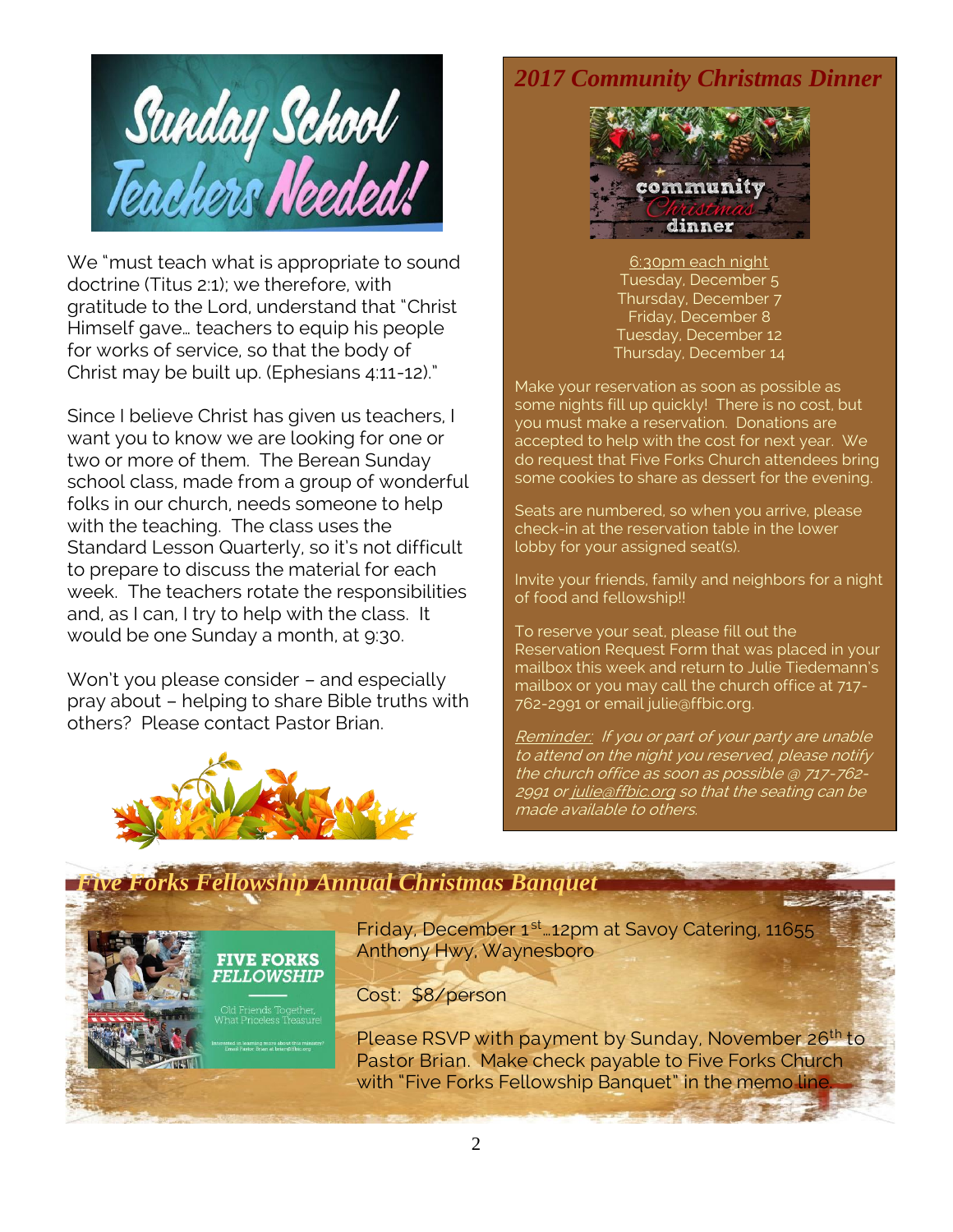

sympathy to Karalee Frey with the passing of her father, Gerald Martin on November 14, 2017.

Mick Eberhardt

## *Bonus Books Available*

Five Forks is selling Bonus Books. Proceeds go into our building fund for future needs.

Book is Effective now unless coupon says otherwise and effective through December 1, 2018.

Great way to save money while having fun and eating!! Savings at Hardee's, The Butcher Shoppe, Big Oak Café, Fuddruckers, Kenny's Grill & Ice Cream Shoppe, Subway, Popeyes, The Meadows, Trickling Springs Creamery .... Country Breeze Market in Marion with lots of fresh fruits and veggies…. Papa John's Pizza, Domino's .......R/C Theatres ….The Ragged Edge

Coffee House & Art Gallery….Gettysburg Heritage Center….. Outlet Shoppes at Gettysburg, Golf courses, Hershey's Chocolate World, Hershey Bears, Nellie Fox Bowl ....and many more ...

Please let Rhetta Martin know at 717-597-8675 if you would like to see the book.

Books also available at church office. Payable by check to Five Forks Church (or Cash works too).

## *Rhodes Grove Mystery Dinner Theatre*

Join us for an Interactive Dinner Theatre Mystery at Rhodes Grove Camp.

Performances: Friday, November 24 Saturday, November 25 Sunday, November 26

6:00 – 9:00 P.M. each evening

Cost: \$20/person

To purchase a ticket, please call 717-375-4162 or you may order<br>online at www.rhodesgrove.com online at [www.rhodesgrove.com.](http://www.rhodesgrove.com/)

Attendance TENDANCE (November

Sunday's Worship Total =

8:00 Auditorium = 142 9:30 Auditorium = 312 11:00 Auditorium = 186 11:00 Chapel = 40 Bible Connection = 12 Nursery (9:30 & 11:00) = 12

Total Sunday School = 306

Wednesday Eve. (Nov. 15) = 290

## Food Pantry Item of the Month" for NOVEMBER:

Canned Vegetables

Place donations in the orange tub in the lower lobby.

**Operation** Christmas Child November & December:

Pray for the children who will be receiving these boxes.

Place donations in the designated boxes in the lower and upper lobbies.

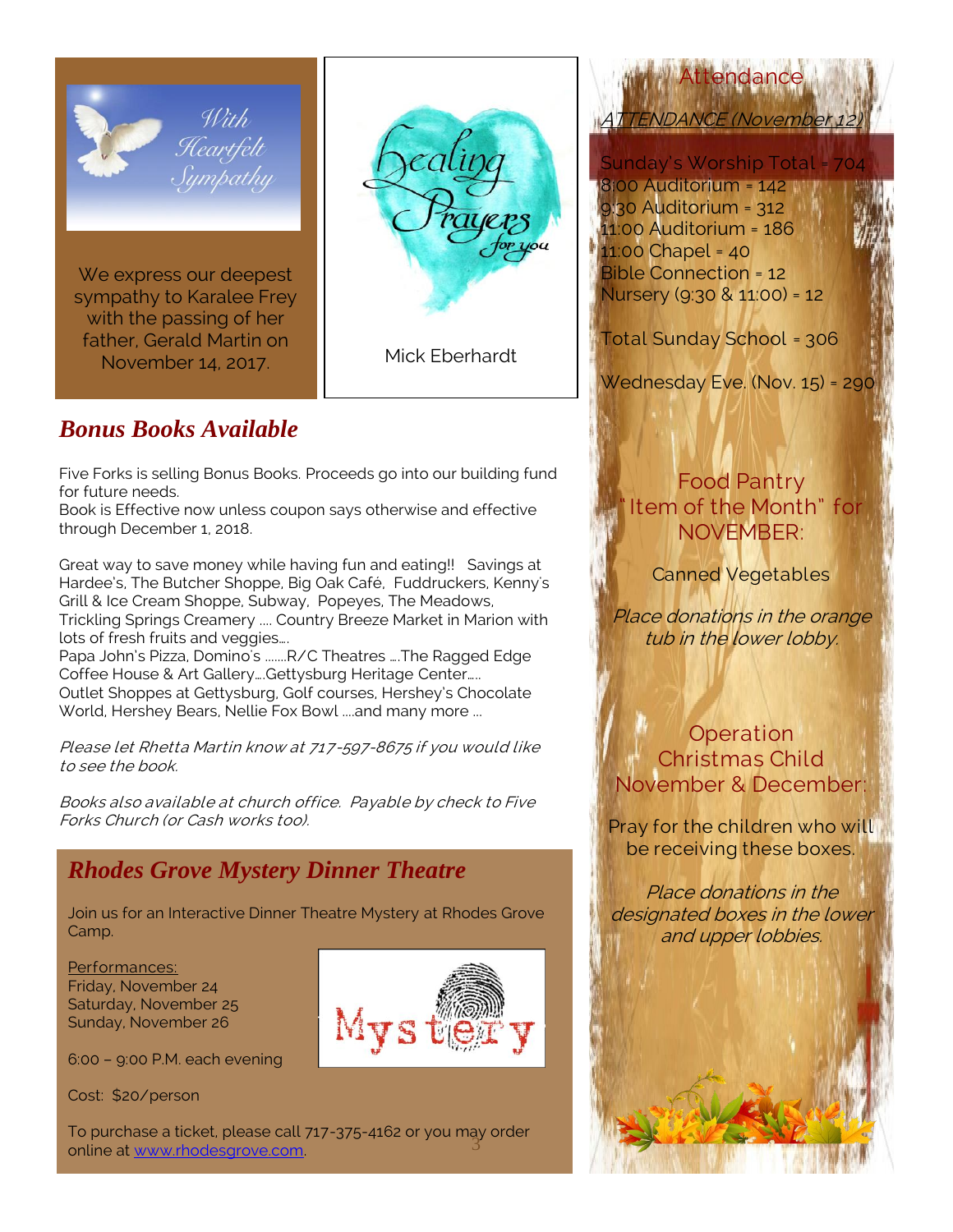# LIFE IN KENYA

## Thank You For Your Continued Prayers And Support!!



#### A Quick Update from Caitlin Recard:

Wow! It is hard to believe that I have been living in Kenya for a little over three months now. I know that I am supposed to be the teacher, but God has been teaching me quite a bit about letting go and relying on Him during my time so far. Since it has also been awhile, I thought that three months was long enough to wait before sending out a quick update. The easiest topic to start with in any conversation is the weather, and I can say that the weather is gorgeous here. Kenya's short rainy season has recently started and this means that the landscape has exploded with color, particularly the color green. The temperature is also beginning to rise so no chilly fall nights for me! The arrival of rain here is truly a blessing as parts of the country are dealing with drought. So even though I discovered that sometimes the car leaks when it rains, please continue to pray that the rains come. Weather aside, for most of the past three months I have been busy lesson planning, teaching, grading, and then lesson planning some more. It seems like just when I almost get ahead I end up feeling behind again. My first year of teaching has certainly been an adventure so far.

As a reminder, I am currently teaching history to sixth, seventh, and eighth graders so my day is pretty busy with few breaks in between classes. I appreciate all of my classes for the different strengths and weakness they bring to the table. My sixth graders genuinely enjoy learning and never cease to ask questions. Although we are still working on turning our homework in on time. My seventh graders are sharp and make connections easily with the material. My eighth graders are a bit of a challenge, but we are beginning to learn how each other operates.

Overall, I ask for continued prayers and strength as I strive to teach my students well. For those of you who like to read the news you might already know that we are in the middle of an election crisis right now as Kenya has recently held two disputed presidential elections. So as I close this update, I ask for your prayers for Kenya, for a peaceful solution to this electoral uncertainty, and safety as Kenya's young democracy faces challenges. One last thing, did I mention that I had the chance to see giraffes?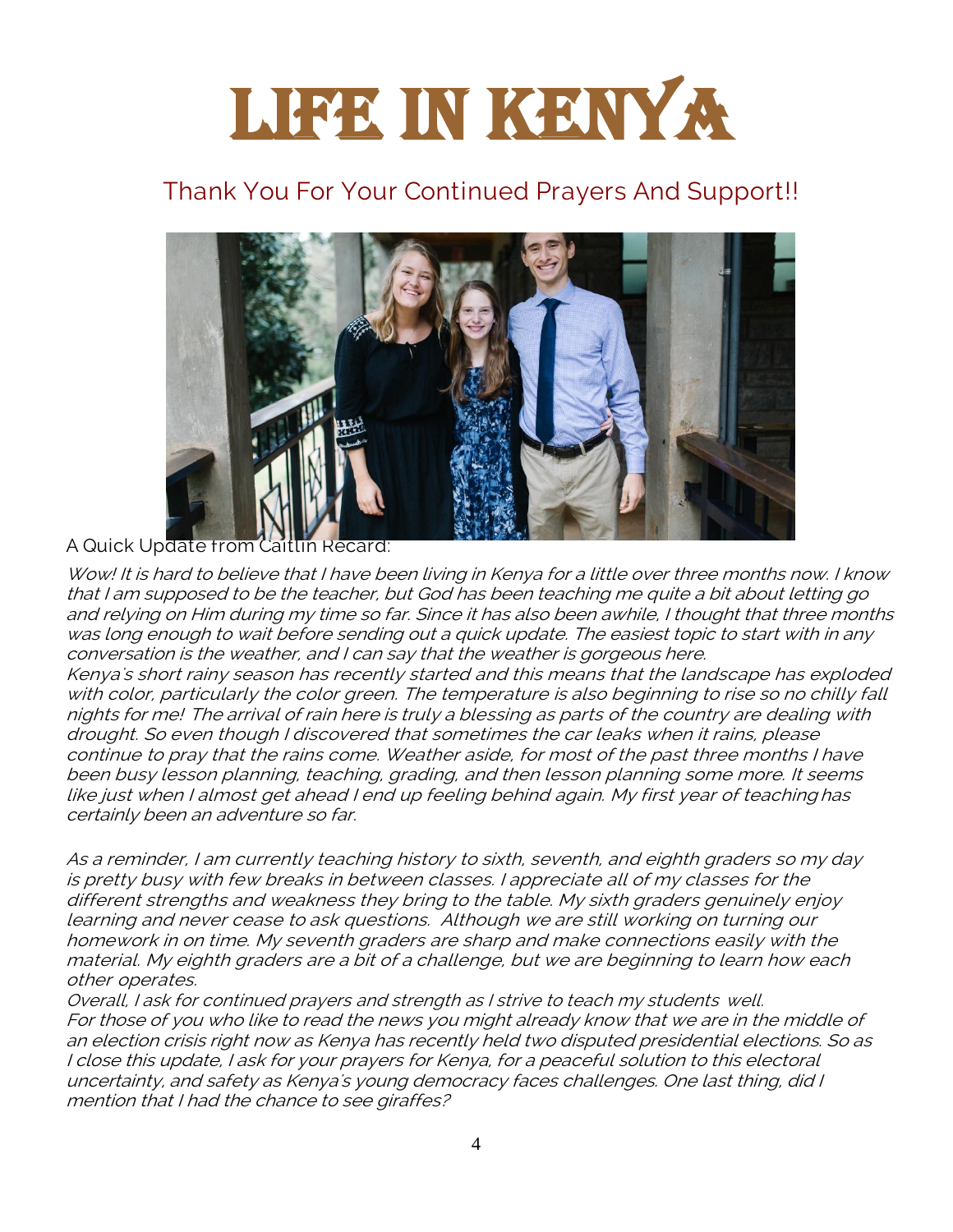

*Below is a list of events and activities that the youth are assisting with, participating in or will be invited to be part of:*

*"You can find more information about our events, including permission slips, on the church website or join us on Facebook; our group name is; Five Forks BIC Youth Group, or see Pastor Shaun.*

*\*Please be aware that there is extra financial assistance available to any youth that may need it. Do not let money be the reason that you do not participate! (See Pastor Shaun)*

No Youth Group – We will not have youth group the week of Thanksgiving (Wednesday, November 22<sup>nd</sup>). Stay home and enjoy Thanksgiving with your family.



Christmas Cheer & Hershey Park - All teens (6th - 12th grade) are invited to join us on Sunday, December 10th (9:30am - 6pm) as we take Sunday school on the road. We'll be heading to Quincy Home for the morning to spread some Christmas cheer to the residents. We'll sing some Christmas carols together (no, you don't have to be able to sing!) and read the Christmas story. We'll also have an opportunity to visit and talk with residents. It will be well worth your time. Following our time at Quincy Home, we'll be heading to

Hershey Park for the afternoon, where we can enjoy the rides and the park will be decorated with Christmas lights. We'll stop by and visit Santa's reindeer and of course, our trip wouldn't be complete without a visit to Chocolate World and the "Chocolate Ride"! (All 6<sup>th</sup> & 7<sup>th</sup> grade students will walk through the park with a youth leader.) You do need a permission slip and the cost for this event is \$5. Also, bring some money for a meal at the park. We'll return to Five Forks for pick up at 7pm!



Carry Trays at Christmas Dinners - All teens are encouraged to sign up to help carry trays at the Five Forks Christmas dinners; for families with children or for elderly who need an extra set of hands as they go through the food line. You would need to be here from 6:30pm – 7:30pm and you'll even get a free, delicious meal out of it! We will have signup sheets at youth group, so sign up to help out! Talk to your small group leader for details. (Christmas dinner dates are: December 5, 7, 8, 12, 14).

Pedal to the Metal for the Kettle - The Five Forks youth group NEEDS YOUR COINS! You've seen them, standing at shopping malls during Christmas or outside of Walmart. They're standing by a red kettle, hanging from a stand. They're dressed in red, green and white, trying to stay warm...and usually ringing a bell. No, they're not Santa's elves:) They are the Salvation Army bell ringers, collecting loose change and coins which will be used for their outreach to people less fortunate. It's a thankless job and very cold. So the Five Forks teens want to cheer up these folks and bring them a HUGE Christmas surprise and we need the whole church to